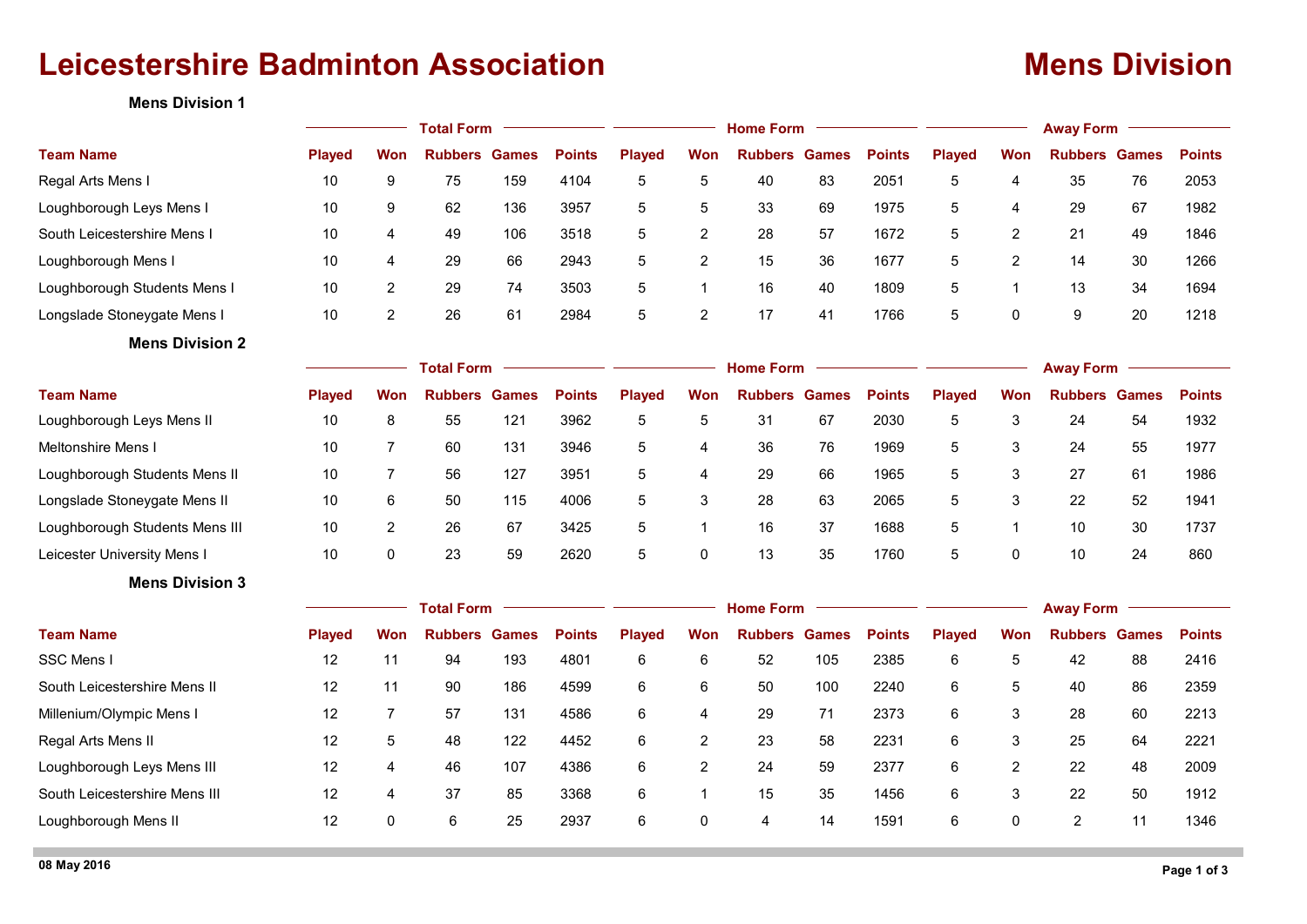# **Leicestershire Badminton Association Mens Division**

## **Mens Division 4a**

|                                  |                   | <b>Home Form</b> |                      |              |               |                  | <b>Away Form</b> |                |              |               |                  |              |                      |    |               |  |
|----------------------------------|-------------------|------------------|----------------------|--------------|---------------|------------------|------------------|----------------|--------------|---------------|------------------|--------------|----------------------|----|---------------|--|
| <b>Team Name</b>                 | <b>Played</b>     | Won              | <b>Rubbers</b>       | <b>Games</b> | <b>Points</b> | <b>Played</b>    | Won              | <b>Rubbers</b> | <b>Games</b> | <b>Points</b> | <b>Played</b>    | Won          | <b>Rubbers Games</b> |    | <b>Points</b> |  |
| Central Leicester Mens I         | 10                | 8                | 58                   | 128          | 3937          | 5                | 4                | 32             | 70           | 1979          | 5                | 4            | 26                   | 58 | 1958          |  |
| Croakers Mens I                  | 10                | $\overline{7}$   | 56                   | 123          | 3785          | 5                | 3                | 28             | 63           | 1977          | 5                | 4            | 28                   | 60 | 1808          |  |
| <b>Meltonshire Mens II</b>       | 10                | 6                | 56                   | 126          | 4055          | 5                | 4                | 31             | 67           | 2052          | 5                | 2            | 25                   | 59 | 2003          |  |
| <b>Enderby Mens I</b>            | 10                | 4                | 32                   | 72           | 2289          | 5                | 4                | 25             | 57           | 1814          | 5                | 0            | $\overline{7}$       | 15 | 475           |  |
| Oadby Mens I                     | 10                | $\mathsf 3$      | 42                   | 99           | 3522          | 5                | 3                | 27             | 60           | 1864          | 5                | 0            | 15                   | 39 | 1658          |  |
| Ashby Mens I                     | 10                | $\overline{c}$   | 26                   | 70           | 3449          | 5                | $\overline{2}$   | 19             | 47           | 1834          | 5                | 0            | $\overline{7}$       | 23 | 1615          |  |
| <b>Mens Division 4b</b>          |                   |                  |                      |              |               |                  |                  |                |              |               |                  |              |                      |    |               |  |
|                                  | <b>Total Form</b> |                  |                      |              |               | <b>Home Form</b> |                  |                |              |               | <b>Away Form</b> |              |                      |    |               |  |
| <b>Team Name</b>                 | <b>Played</b>     | Won              | <b>Rubbers</b>       | <b>Games</b> | <b>Points</b> | <b>Played</b>    | <b>Won</b>       | <b>Rubbers</b> | <b>Games</b> | <b>Points</b> | <b>Played</b>    | Won          | <b>Rubbers Games</b> |    | <b>Points</b> |  |
| Huncote Mens I                   | 8                 | 8                | 54                   | 115          | 3133          | 4                | 4                | 26             | 56           | 1466          | 4                | 4            | 28                   | 59 | 1667          |  |
| <b>Feathers Mens I</b>           | 8                 | 5                | 53                   | 112          | 3071          | 4                | 3                | 30             | 64           | 1635          | 4                | 2            | 23                   | 48 | 1436          |  |
| Quorn Mens I                     | 8                 | 4                | 33                   | 71           | 2675          | 4                | 3                | 22             | 47           | 1616          | 4                | $\mathbf 1$  | 11                   | 24 | 1059          |  |
| Longslade Stoneygate Mens III    | 8                 | 3                | 29                   | 69           | 2868          | 4                | 2                | 19             | 42           | 1480          | 4                | $\mathbf{1}$ | 10                   | 27 | 1388          |  |
| Loughborough Students Mens IV    | 8                 | $\pmb{0}$        | 11                   | 39           | 2477          | 4                | 0                | $\overline{7}$ | 24           | 1376          | 4                | 0            | $\overline{4}$       | 15 | 1101          |  |
| <b>Mens Division 5a</b>          |                   |                  |                      |              |               |                  |                  |                |              |               |                  |              |                      |    |               |  |
|                                  | <b>Total Form</b> |                  |                      |              |               | <b>Home Form</b> |                  |                |              |               | <b>Away Form</b> |              |                      |    |               |  |
| <b>Team Name</b>                 | <b>Played</b>     | Won              | <b>Rubbers Games</b> |              | <b>Points</b> | <b>Played</b>    | <b>Won</b>       | <b>Rubbers</b> | <b>Games</b> | <b>Points</b> | <b>Played</b>    | <b>Won</b>   | <b>Rubbers Games</b> |    | <b>Points</b> |  |
| Millenium/Olympic Mens II        | 8                 | 6                | 39                   | 85           | 2689          | 4                | 3                | 23             | 50           | 1541          | 4                | 3            | 16                   | 35 | 1148          |  |
| Melton OG Mens I                 | 8                 | 5                | 37                   | 86           | 2903          | 4                | 2                | 19             | 42           | 1412          | 4                | 3            | 18                   | 44 | 1491          |  |
| <b>Central Leicester Mens II</b> | 8                 | 4                | 40                   | 93           | 3069          | 4                | 2                | 24             | 53           | 1529          | 4                | 2            | 16                   | 40 | 1540          |  |
| Loughborough Tech Mens I         | 8                 | 4                | 36                   | 77           | 2812          | 4                | 3                | 24             | 51           | 1559          | 4                | $\mathbf{1}$ | 12                   | 26 | 1253          |  |
| Huncote Mens II                  | 8                 | $\Omega$         | 21                   | 56           | 2813          | 4                | $\Omega$         | 13             | 34           | 1484          | 4                | $\Omega$     | 8                    | 22 | 1329          |  |